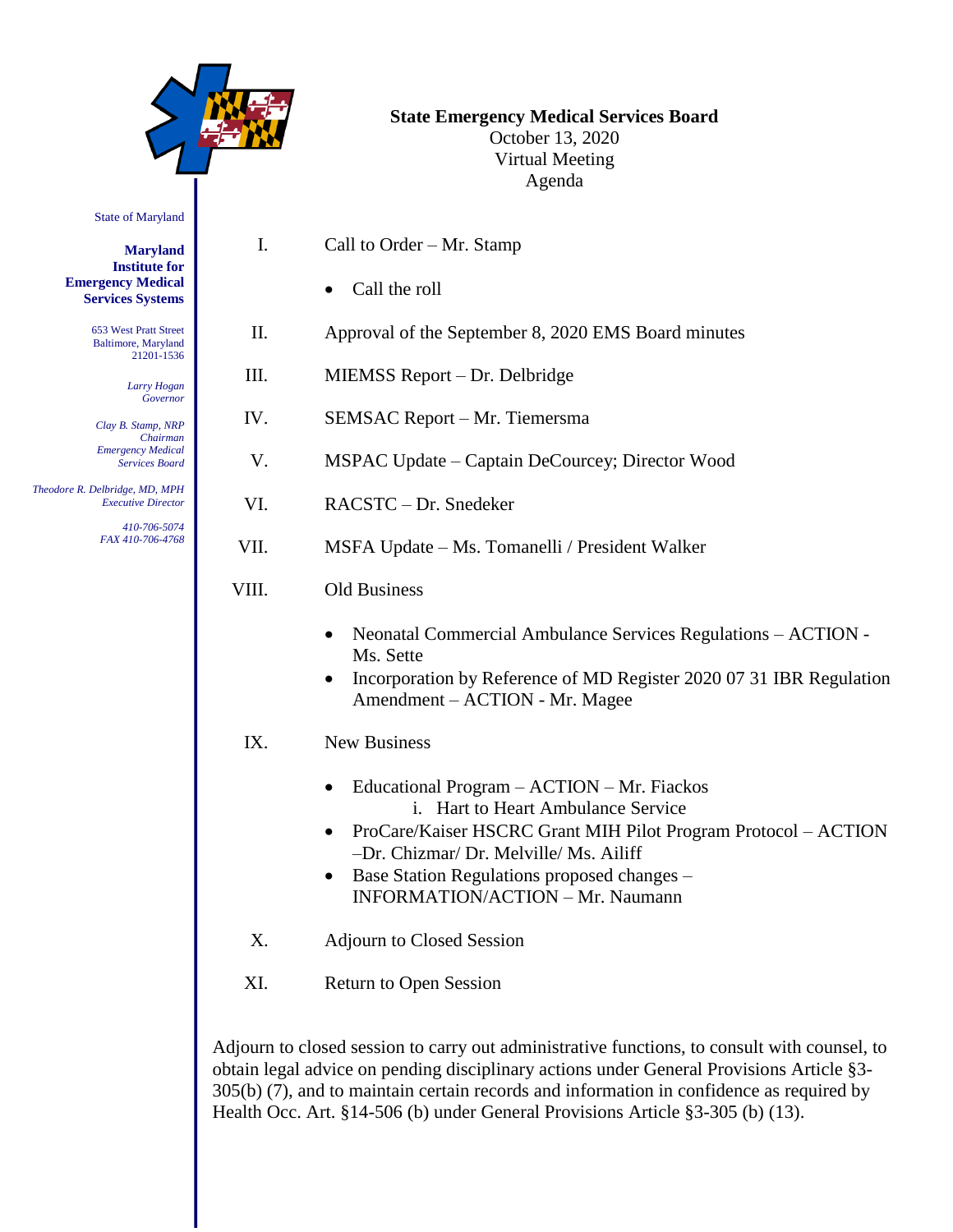

State of Maryland

**Maryland Institute for Emergency Medical Services Systems**

> 653 West Pratt Street Baltimore, Maryland 21201-1536

> > *Larry Hogan Governor*

*Clay B. Stamp, NRP Chairman Emergency Medical Services Board*

 *Theodore R. Delbridge, MD, MPH Executive Director*

> *410-706-5074 FAX 410-706-4768*

#### **State Emergency Medical Services Board October 13, 2020 Via Video Conference Call Only Minutes**

#### **Board Members Present:**

Clay Stamp, Chairperson; Sherry Adams, Vice Chairperson; Stephan Cox; William J. Frohna, MD; Dany Westerband, MD; James Scheulen, PA; Sally Showalter, RN; Wayne Tiemersma; Mary Alice Vanhoy, RN; Dean E. Albert Reece, MD, MSN

**Others Present:** Ms. Ailiff; Mr. Boone; Dr. Melville; Dr. Sabi

**OAG**: Mr. Magee; Ms. Sette

**RACSTC**: Ms. Doyle; Dr. Snedeker

**MSFA**: Ms. Tomanelli; 2<sup>nd</sup> VP McCrea

**MSPAC:** Captain DeCourcey; Director Wood

**MIEMSS**: Dr. Delbridge; Ms. Gainer; Ms. Abramson; Ms. Aycock; Dr. Bailey; Mr. Bilger; Mr. Brown; Ms. Chervon; Dr. Chizmar; Mr. Fiackos; Ms. Mays; Mr. Buckson; Mr. Naumann; Mr. Parsons; Dr. Pinet-Peralta Mr. Schaefer; Ms. Goff

Chairman Stamp called the meeting to order at 9:01 am and called the roll.

Chairman Stamp thanked Dr. Delbridge, the MIEMSS staff, the EMS partners and all hospitals for their coordinated commitment in providing the citizens of Maryland with a premier EMS system.

Mr. Stamp said that this week is Emergency Nurses Week (October 11-14, 2020). He commended EMS Board member Ms. Vanhoy and all the emergency nurses for their dedication and commitment to the seriously ill and injured.

Mr. Stamp asked for approval of the September 8, 2020, Board meeting minutes.

**ACTION: A motion was made by Ms. Vanhoy, seconded by Dr. Reece, and unanimously approved by the Board to accept the September 8, 2020, minutes as written.**

## **MIEMSS REPORT**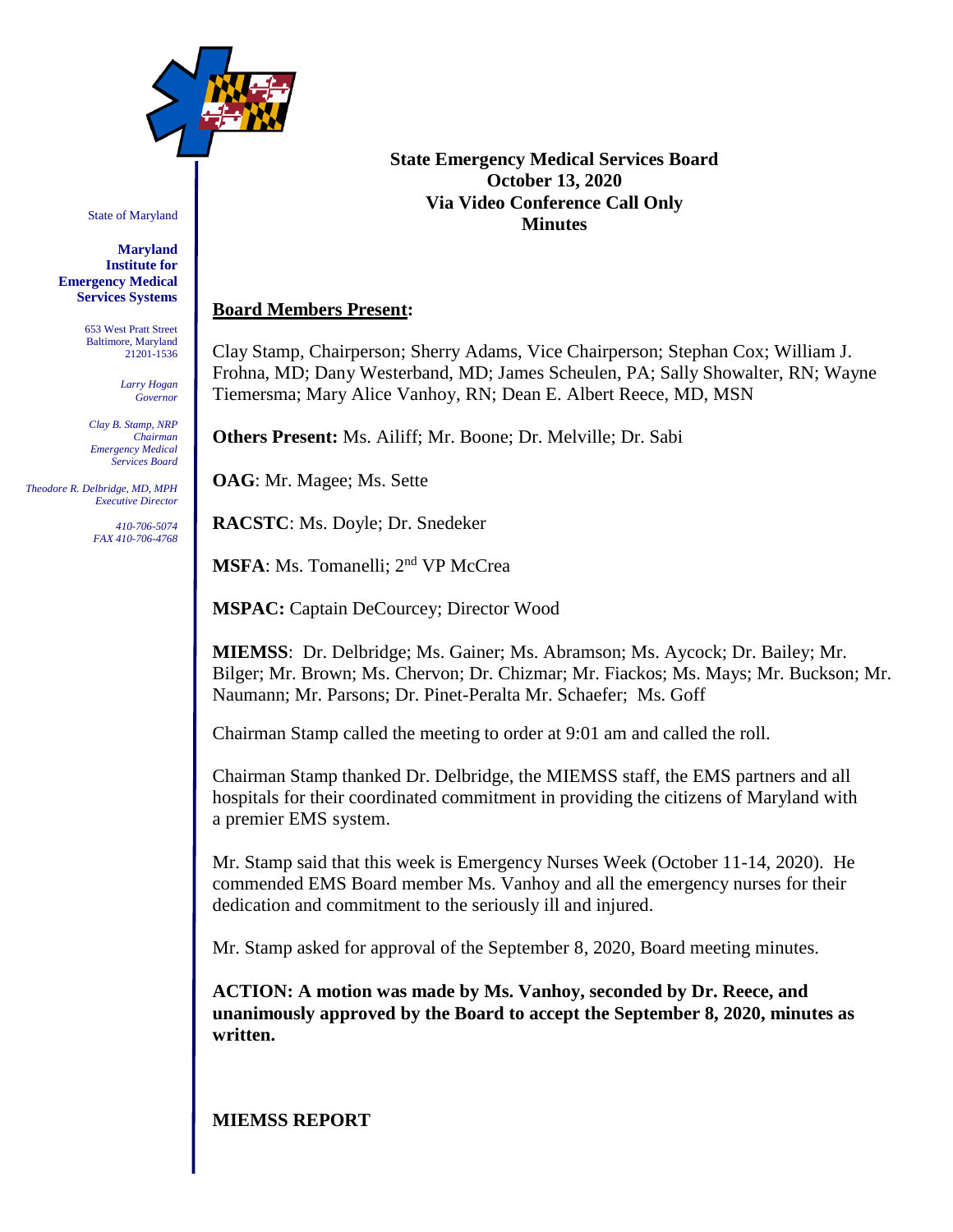Dr. Delbridge thanked the emergency nurses for all they do for Maryland and the country.

Dr. Delbridge recognized Mr. Ron Schaefer for his over 40 years of service. He said today would be Mr. Schaefer's last report to the Board as he is retiring at the end of October.

Chairman Stamp said that Mr. Schaefer has been a valued employee and a cornerstone for all we have accomplished.

Mr. Schaefer thanked Dr. Delbridge and Chairman Stamp for their kind words.

# COVD-19 Updates

Dr. Delbridge reported that daily COVID-related intelligence continues to be gathered through the MIEMSS Dashboard tracking; data elements include available staffed in-patient beds statewide and mechanical ventilators in Maryland. This provides situation awareness for the entire State COVID-19 planning team.

Dr. Delbridge said the number of acute care beds occupied by COVID-19 patients increased over the last ten days, with 402 hospitalizations this morning. Currently, COVID patients are approximately 5% of acute care patients and 11% of ICU patients.

Dr. Delbridge shared the number of PUI contacts by EMS public safety and commercial services over the last 28 days. He said that there is an approximate nine-day lag between the EMS System and the hospital experience, i.e., hospitals experience an uptick nine days after there is an uptick in EMS COVID encounters.

COVID patients make up approximately 10% of total EMS volumes.

Dr. Delbridge said that number of patients treated and transported by EMS public has leveled off; but is still slightly higher than a normal day pre-COVID. A typical day for public safety EMS is about 1500 transports.

## Yellow Alert Hours

Hospital Yellow Alert hours are back to pre-COVID levels. This equates to 10 hospitals or 25% of all hospitals on Yellow Alert for a full day. MIEMSS continues to monitor Yellow Alert status.

## MIEMSS' [@H](mailto:@HA)A [\(Ambulances at Hospitals\) Dashboard](mailto:@HA)

Dr. Delbridge updated the Board on the [@HA](mailto:@HA) Dashboard, which [provides information on the](mailto:@HA)  number of ambulances at hospital EDs. He said that Dr. Thompson continues to work with Apple to get the App approved for IOS. He said there are currently 14 jurisdictions downloading CAD data into the ePCR. MIEMSS continues to work on adding jurisdictions to provide a more complete real time awareness of EMS-ED interface. Once the App is completed, EMS Clinicians will be able to view the information displayed in @HA.

Chesapeake Regional Information System for our Patients (CRISP)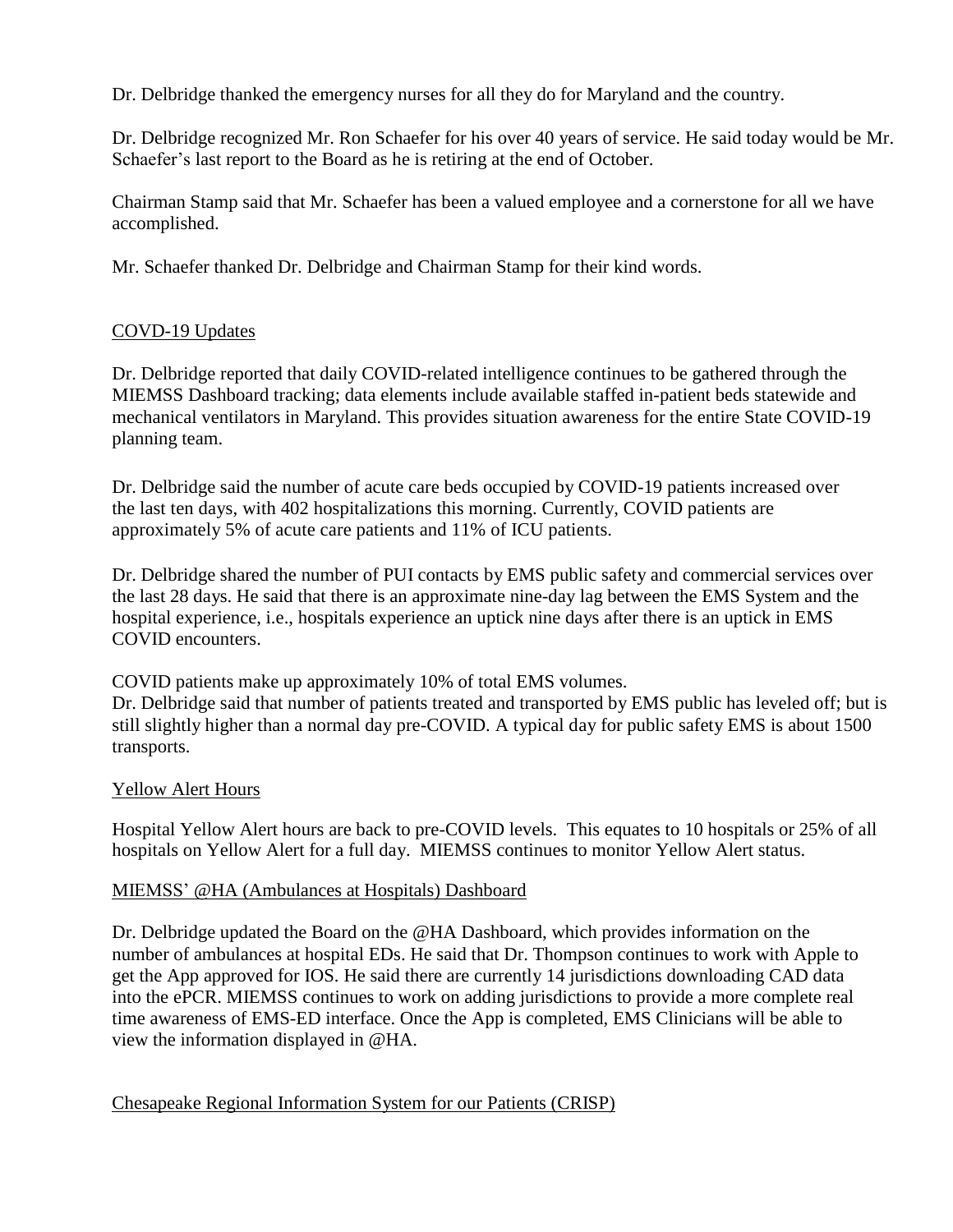CRISP receives a data feed from hospital emergency departments on numbers of ED patients admitted, discharged, and transferred (ADT) throughout the day. Dr. Delbridge said that Mr. Naumann would be discussing a proposed regulatory change to allow CRISP to share ADT data with MIEMSS. He added that this would not require any changes to what the hospitals currently report, or hospital processes, or to what CRISP currently provides under the Emergency Order. Dr. Delbridge added that a communique updating the Collaborative for Hospital Emergency Services was sent last week advising participants of the current Alert initiatives. It is anticipated that this initiative will come to fruition during the Spring 2021.

# EMS Clinicians

Dr. Delbridge gave an update on the number of Provisional EMS licenses and certifications that have been issued and provisional clinicians applying for full licensure status. Conversion of provisional EMS clinicians to regular status has begun. Ten percent of the provisional clinicians have completed the transition to regular status.

Dr. Delbridge advised that some of the EMTs under extension, especially in rural areas, have reported difficulties meeting the requirements for certification renewal. All EMS certificates and licenses are extended until 30 days after the end of the State of Emergency per the Governor's Order. MIEMSS is evaluating providing additional extension to clinicians in certain circumstances.

## Proposed Legislation

Dr. Delbridge said the MIEMSS is exploring potential statutory changes in the following areas:

- Commercial licensure of non-transporting EMS services
- EMS clinicians participation in vaccination program initiatives
- Inclusion of COVID-19 in reportable disease requirements

## Ready Responders

Dr. Delbridge provided an update on the Ready Responders, which uses EMS clinicians and Maryland licensed practitioners to facilitate telehealth visits with a physician or physician surrogate.

## Terminated Resuscitation COVID-19 Testing

Dr. Delbridge said that an emergency protocol was issued permitting a BLS or ALS clinician to perform nasopharyngeal testing for COVID-19 after termination of resuscitation in the field if the deceased person is not anticipated to be a medical examiner's case. This protocol is intended to alert for possible EMS exposures and to facilitate contract tracing by MDH. Several jurisdictions are using this protocol and have identified a 4.5% positive COVID-19 result.

## Ambulance Supplemental Payment Program

Dr. Delbridge said that MIEMSS is working with the Maryland's Medicaid Program to implement an ambulance supplemental payment program.

The ambulance supplemental program would allow Jurisdictional EMS Operational Programs to claim the federal share of Medicaid funds to reimburse for certain costs associated with providing EMS services.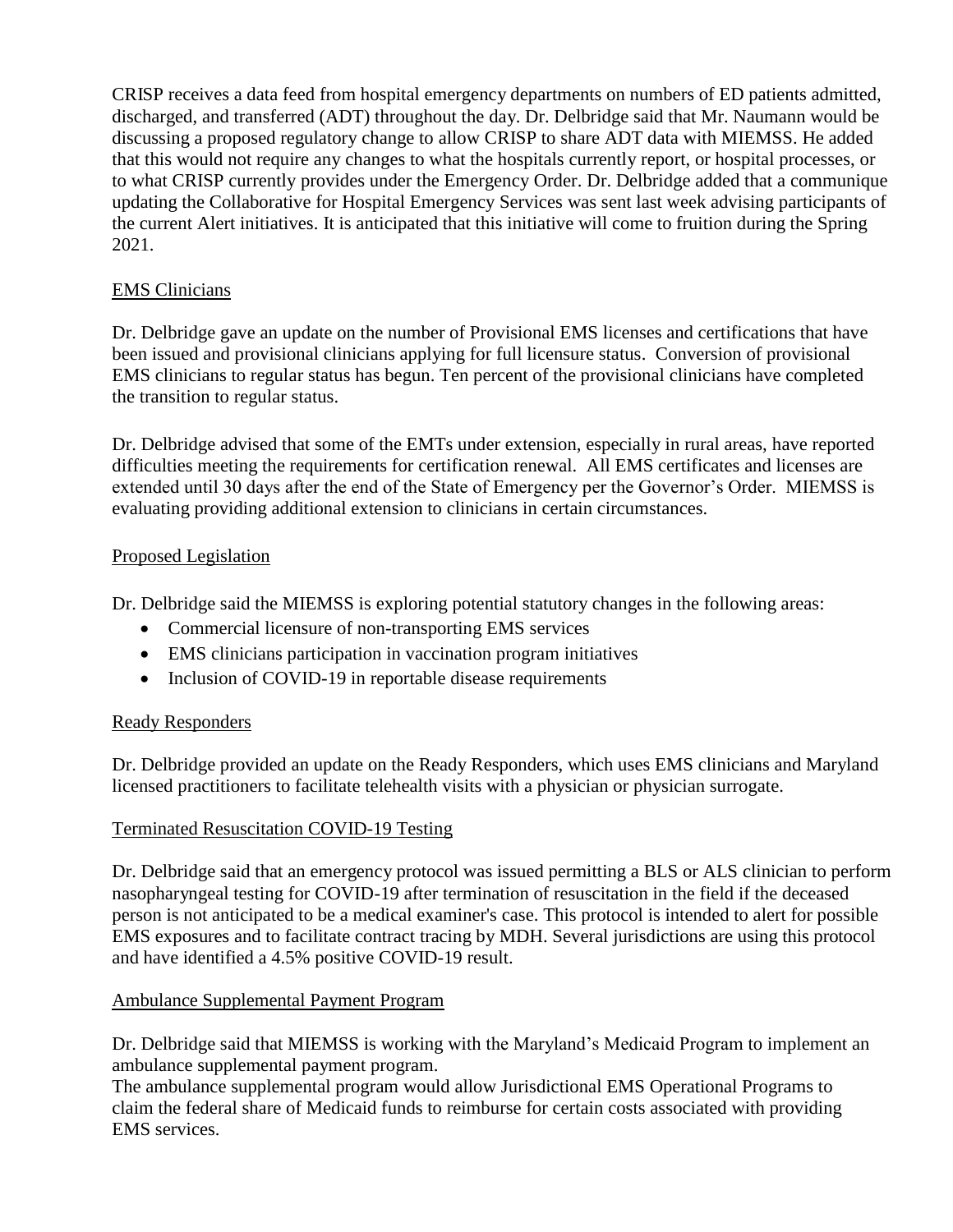Dr. Delbridge said that this program has been implemented in several areas in the country. Maryland State Medicaid is in the process of developing amendments to the State Medicaid Plan, which must be submitted and approved by and would then administer the Supplemental Payment Program in Maryland. Maryland Medicaid published intent to amend the State Medicaid Plan on September 29, 2020. In order to participate in the ESPP, providers must meet all of the following:

- 1. Be enrolled as a Medicaid provider for the period being claimed on their annual cost report;
- 2. Provide ground emergency transport services to Medicaid recipients; and
- 3. Be a "Jurisdictional Emergency Medical Services Operational Program," defined in COMAR 30.03.02, i.e., "an institution, agency, corporation, or other entity that has been approved by the EMS Board to provide oversight for each of the local government and State and federal emergency medical services programs."

#### **SEMSAC REPORT**

SEMSAC Chairman, Mr. Tiemersma said that, due to having no pressing business, the September SEMSAC meeting was cancelled. The perinatal regulation revisions were distributed for comment at the August meeting. Mr. Tiemersma did not receive any comments.

Request for nomination of SEMSAC Officers was sent to the membership for elections at the November meeting.

Mr. Tiemersma said that the MIH committee continues to work on the commonality of definitions and training needs.

## **MSPAC REPORT**

Captain DeCourcey reported that in April 2020, the Maryland State Police Aviation Command contracted the services of Arkenstone Technologies, a Pennsylvania firm focusing on healthcare industry changes, to conduct a detailed analysis of the helicopter deployment throughout the State. The firm evaluated more than 17,000 Flight Vector records, trauma registry data and budgetary information from a three-year period.

Arkenstone's analysis showed the MSPAC responds to 95% of its requests; and arrives on the scene within 25 minutes. If the Command takes a section offline, the response rate would drop below 83% and the average response time could increase by more than eight minutes. Arkenstone's program included a computer-generated modeling project geared to assist the MSPAC with future operational planning.

Arkenstone is nearing completion of the modeling tool as the second deliverable of the project to permit computerized modeling tools can be used to manipulate system components so the potential effects of system changes can be estimated. Parameters that could be adjusted include number and locations of helicopter bases, helicopter staffing or in-service times, and process times (e.g., elapsed time to dispatch, take-off, etc.)

Captain DeCourcey said that in July 2020, the Board of Public Works approved the Governor's list of reductions for fiscal year 2021, which included closing one MSPAC helicopter base and selling one Agusta Westland AW139 helicopter. This week, however, after receiving a copy of the Arkenstone's 40-page MSPAC Basing Study, Colonel Woodrow W. Jones III, the superintendent of Maryland Department of State Police, announced the Agency would not be close a section, nor would it be selling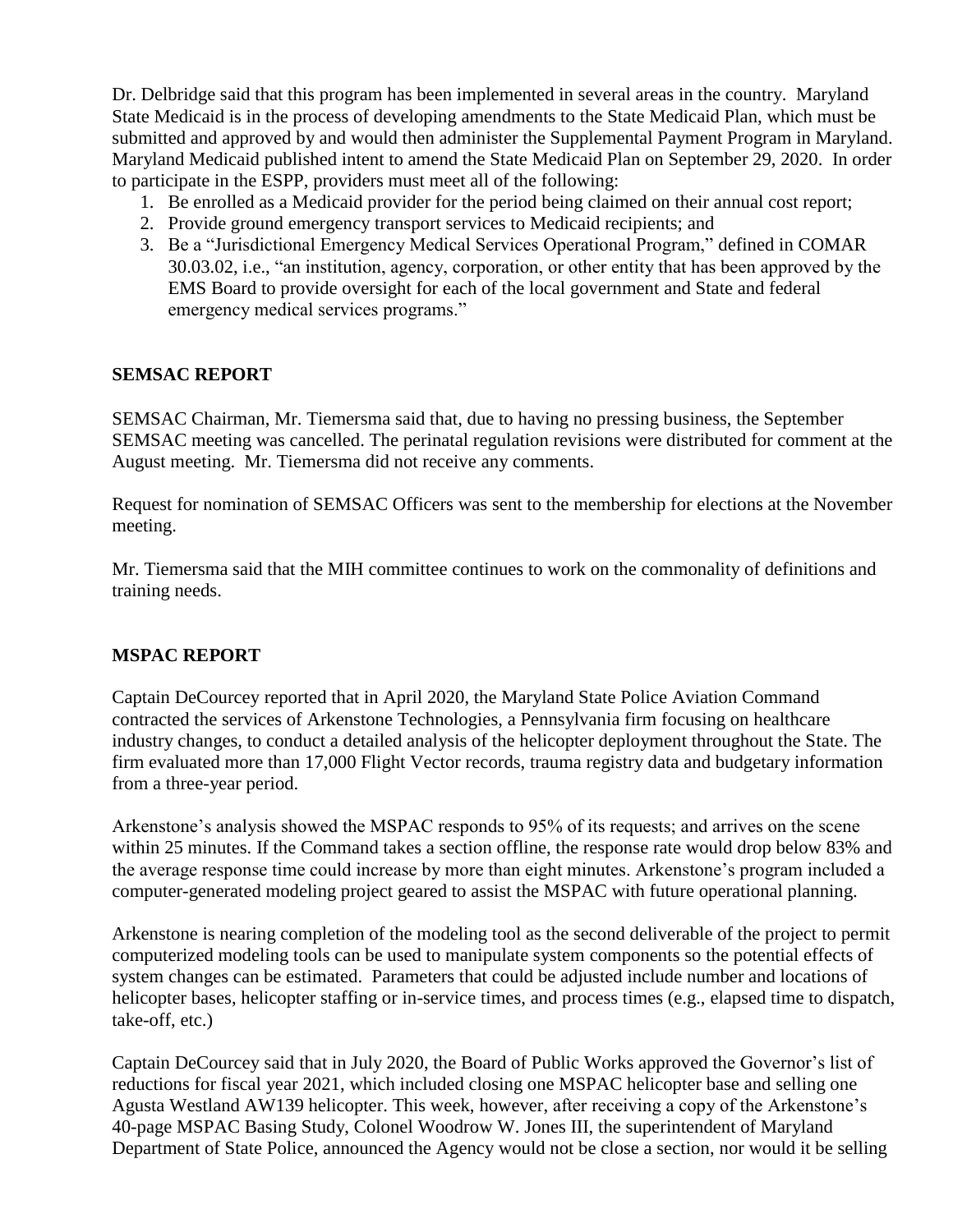any of the Department's helicopters. With the Colonel's announcement, Governor Larry Hogan reaffirmed all MSPAC bases will remain open.

During the first nine months of 2020, the MSPAC crews have responded to 1,323 EMS missions transporting 1,373 patients; responded to 363 law enforcement calls and 176 search and rescue missions.

This year, the MSPAC trained six trooper medics for deployment around the State who will be assigned to sections on October 21, 2021. The Command currently has five rescue technicians tackling the Crew Chief upgrade training program; they are slated to be tested on more advanced clinical decision-making and air operation skills starting next week. The MSPAC Medical Training Section is hoping to start a rescue technician school in January for four trooper medics, who are currently assigned to patrol at Field Operations Bureau barracks.

Nine civilian pilots have been released to serve as crewmembers following intense ground school and flight training over the last four months. The Command actively continues to work to hire additional replacement pilots.

Currently, the MSPAC owns 19 Propaq Generation 1 monitors; 14 monitors are assigned to field serviceable aircraft, one unit is in the command's training division and one is assigned to the Special Operations Division for use during State Team deployments. As of February 2021, the monitors will no longer be supported by the manufacturer. The estimated cost to replace the monitors is \$665,000, which has been included in Fiscal Year 2022 budget.

MSPAC currently maintains seven bases 24 hours a day, seven days a week with 9 serviceable AW-139 helicopters. The tenth aircraft is awaiting a heavy inspection; late Wednesday, the Command received notification to proceed with completion of the inspection. Currently, two AW193s are undergoing detailed heavy inspections and are slated to be returned to service in next month.

## **MSFA**

Ms. Tomanelli said the MSFA Executive Committee was held at the Flintstone VFC on October 10  $\&$ 11, 2020. She thanked Dr. Chizmar attending for presenting the MIEMSS report. Full CDC COVID protocols were in effect.

Ms. Tomanelli reported that the MSFA continues to work with the Maryland Department of Health (MDH) on serology testing for volunteer first responders. MSFA anticipates a google survey to be sent this week to EMS departments for gaging department needs in order to accomplish the testing. She added that the MSFA received another request from MDH for volunteers to participate in a COVID vaccine efficacy study.

Ms. Tomanelli said that the MSFA was happy that MSPAC will be able to retain all bases and helicopters.

## **R ADAMS COWLEY SHOCK TRAUMA**

(A written report was distributed)

Dr. Snedeker said that the COVID-19 pandemic drove most of the changes in the reporting numbers. She said that the COVID-19 Unit (BCU) was established, the LRU became part of CSICU (no longer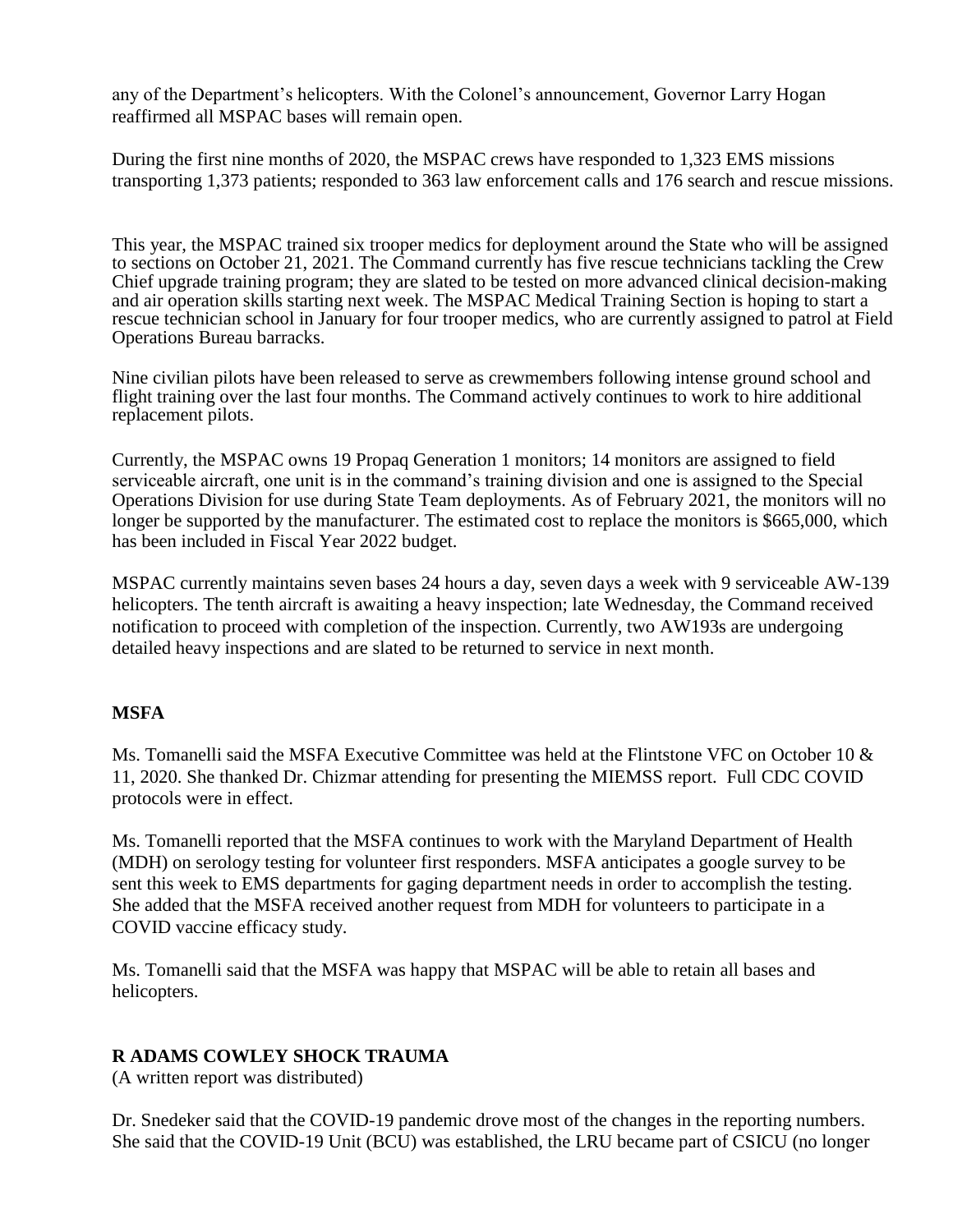a separate unit) and the CCRU moved to SICU (no longer a separate unit. Data for this unit is being reviewed. This is a temporary change until the end of the COVID 19 Pandemic and, as of Labor Day, capacity levels are returning to normal.

Dr. Snedeker reported that FY20 had shown a decrease in patient volumes, inter-facility transfers, but that OR and Clinic volumes are ticking back up. She said that, from April until June 2020, patient length of stay was down. STC is focusing on moving patients home safely and quickly which will open beds for capacity. Due to COVID, the Clinic has started telehealth opportunities.

Dr. Snedeker said that working with infection prevention, instituting robust screening and testing and social distancing, STC reopened the Hyperbaric Chamber, which had been suspended for nonemergent patients and staff redeployments due to COVID. Although still limited for safety, Chamber hours are beginning to increase.

Dr. Snedeker said that the "Go Team" had been requested (5) times with (1) deployment. She added that Organ and Tissue Donations are at 52%, believed to be due, in part, to COVID-19 with limited family presence.

Due to the pandemic, Global Outreach programs remain suspended. These programs will be reassessed in 2021.

The Center for Injury Prevention and Policy has held 33 events, with limited numbers due to COVID. EMS Outreach and Education programs are still suspended due to COVID. She added that plans are underway to restart all EMS Outreach activities safely.

Dr. Snedeker said that the Trauma Elevator controlled access goes live on November 2, 2020.

## **OLD BUSINESS**

Neonatal Commercial Ambulance Services Regulations (Documents previously distributed)

Ms. Sette presented the revised Neonatal Transport Regulations for approval.

#### **ACTION: On a motion made by Mr. Tiemersma, and seconded by Dr. Frohna, the Board voted unanimously to approve the revised Neonatal Transport Regulations.**

Incorporation by Reference of MD Register 2020 07 31 IBR Regulation Amendment (Documents previously distributed)

Mr. Magee presented the Incorporation by Reference of the August 1, 2020, Maryland Medical Protocols and the May 21, 2020, Maryland State Trauma Registry Data Dictionary for Burn Patients into COMAR regulations for final action.

**ACTION: On a motion made by Ms. Vanhoy, and seconded by Ms. Showalter, the Board voted unanimously to approve the Incorporation by Reference of the August 1, 2020, Maryland Medical Protocols and the May 21, 2020, Maryland State Trauma Registry Data Dictionary for Burn Patients into COMAR regulations.**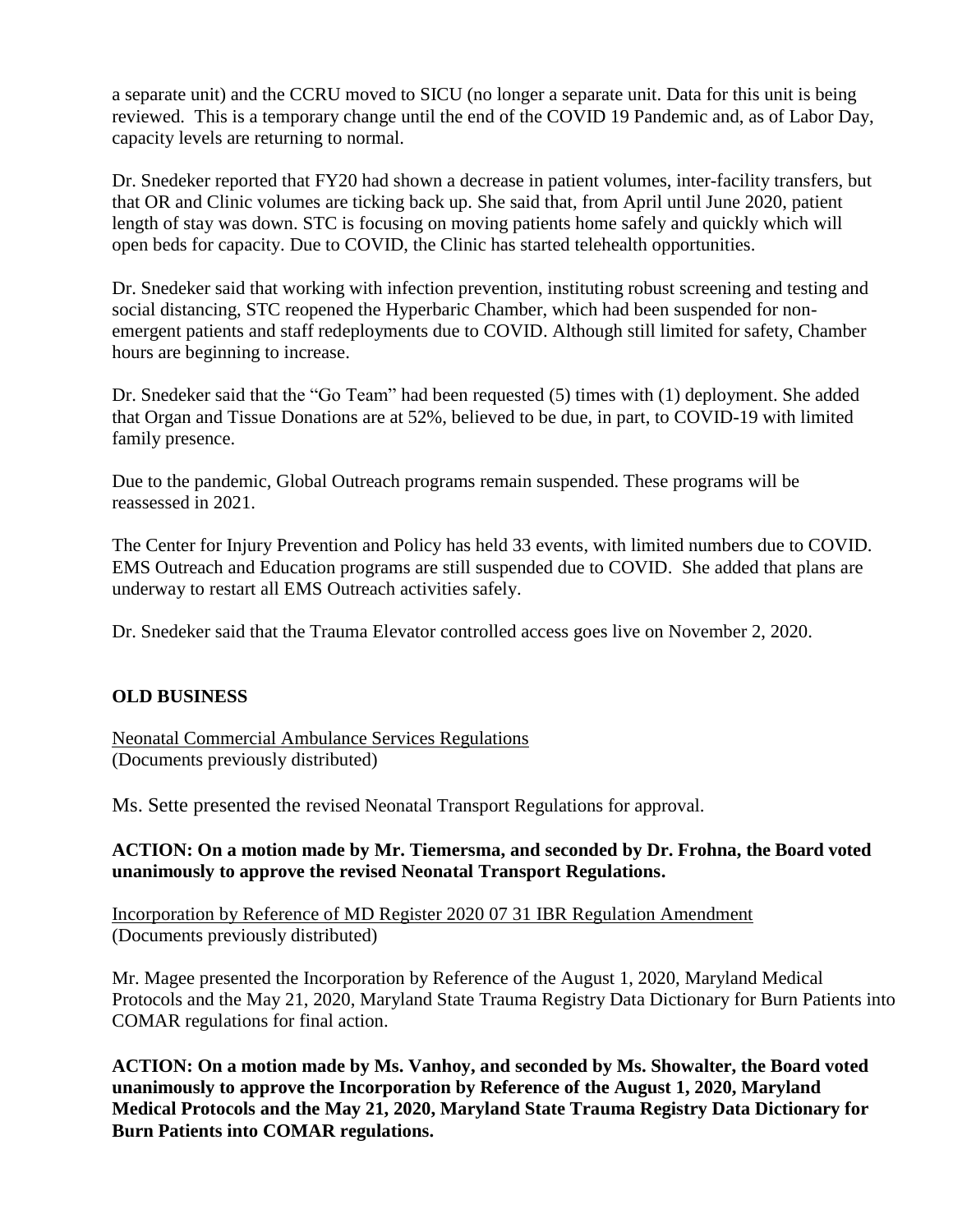#### **NEW BUSINESS**

#### Educational Program Hart to Heart Ambulance Service

Mr. Fiackos presented the Hart to Heart Ambulance Service's request to provide initial certification courses at the EMR level. After review of the application and corresponding documentation, MIEMSS recommends approval for Hart to Heart Ambulance Service as an as an Emergency Medical Responder Education Program for five years, in accordance with COMAR 30.04.03.

## **ACTION: On a motion made by Mr. Scheulen, and seconded by Dr. Westerband, the Board voted unanimously to approve Hart to Heart Ambulance Service as an initial EMR education program for 5-years.**

ProCare/Kaiser HSCRC Grant MIH Pilot Program Protocol (Documents were distributed) Dr. Chizmar, Dr. Melville, Ms. Ailiff

Dr. Chizmar summarized the Procare Mobile Integrated Health Pilot program. He said Procare is seeking to perform home visits for recently discharged Kaiser patients; limiting the time frame to the first two days post-discharge, with a handoff to a home healthcare agency HomeCentris. Partners in this program are Kaiser, Luminis and HomeCentris. Procare has met the requirements of the existing MICH optional protocol.

Procare is asking for approval supplements to the existing protocol. All patient encounters will include telemedicine connection to the Kaiser physicians who discharged the patient.

The Pilot has the ability to demonstrate the utility of additional medications and procedures that may be helpful to all MIH programs in Maryland. The program will be evaluated monthly during the first year and quarterly during the second year. Procare has requested to participate in the SEMSAC MIH workgroup.

Dr. Melville thanked Dr. Chizmar and said that all Kaiser participating physicians will complete the required courses for interfacing with the care team. The program will not begin until all participating physicians have completed the training.

Chairman Stamp thanked Ms. Ailiff for her support of the EMS system.

A lengthy discussion followed regarding additional aspects of the program, including system treatment gaps between hospitals and home healthcare and sustainment of the program. Dr. Chizmar will be providing periodic updates to the Board on this program.

#### **ACTION: Upon the motion of Mr. Tiemersma, seconded by Dr. Reece the EMS Board approved the ProCare/Kaiser HSCRC Grant MIH Pilot Program Protocol.**

Base Station Regulations proposed change (Document was distributed)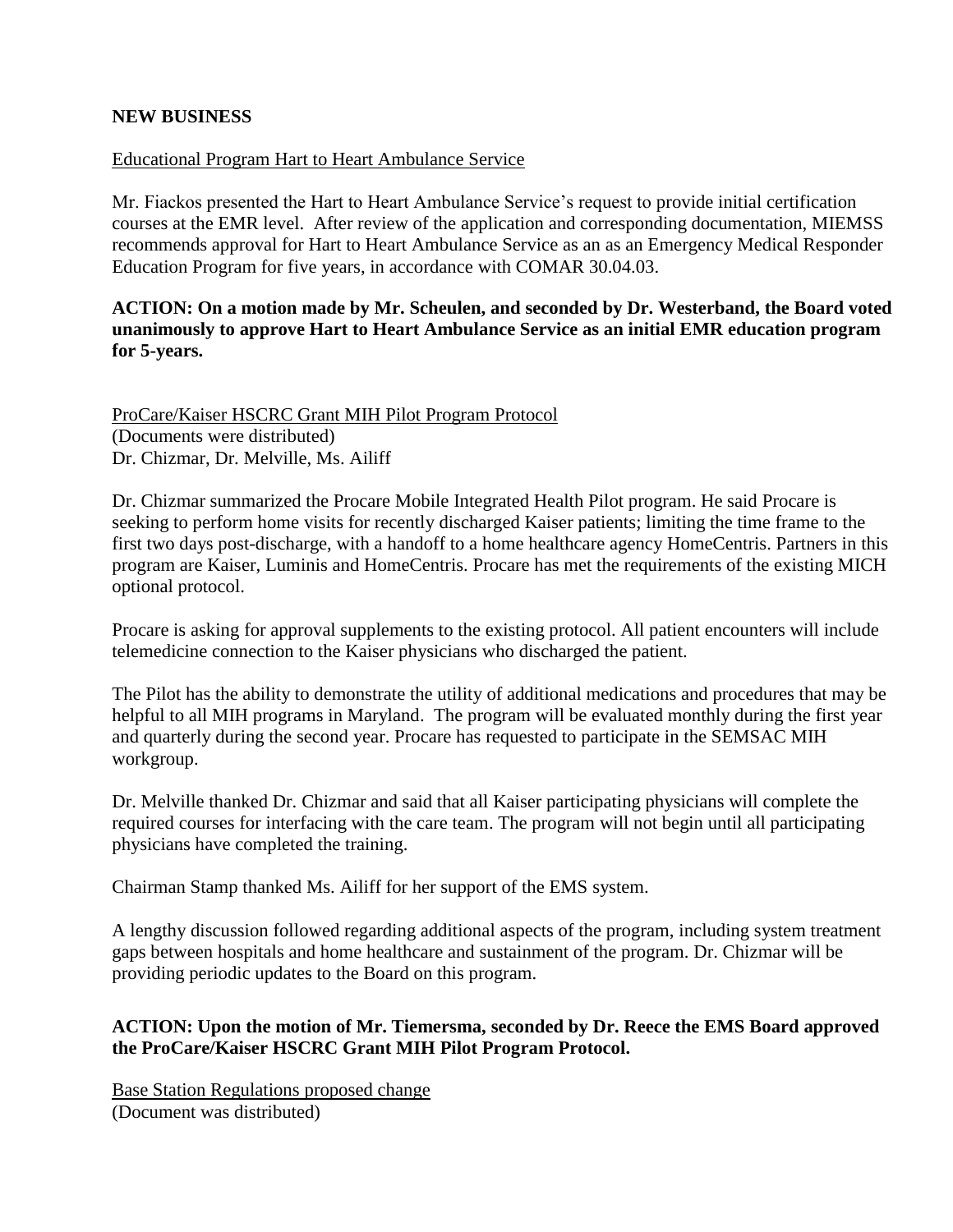Mr. Naumann presented the proposed change to the Base Station regulations 30.03.06.02, adding a line allowing state designated HIE to share ADT messages with MIEMSS. This change is a continuation of the MEMRAD / CHATS replacement project that has been ongoing for several years. There will be no additional work for hospitals as it is already a process from hospitals to CRISP. MIEMSS is currently in the technical development of a software tool, by CRISP to replace CHATS. CRISP and MIEMSS are working to engage hospital stakeholders on operational design.

## **ACTION: Upon the motion of Dr. Westerband, seconded by Ms. Vanhoy the EMS Board approved the regulation change to COMAR 30.06.03.02 Base Station Regulation.**

#### **ACTION: Upon the motion of Dr. Westerband, seconded by Mr. Scheulen, the EMS Board voted unanimously to adjourn to closed session.**

Adjourn to closed session to carry out administrative functions, to consult with counsel, to obtain legal advice on pending disciplinary actions under General Provisions Article §3-305(b) (7), and to maintain certain records and information in confidence as required by Health Occ. Art. §14-506 (b) under General Provisions Article §3-305 (b) (13).

#### **In closed session:**

#### **Board Members Present:**

Clay Stamp, Chairperson; Sherry Adams, Vice Chairperson; Stephan Cox; William J. Frohna, MD; Dany Westerband, MD; James Scheulen, PA; Sally Showalter, RN; Wayne Tiemersma; Mary Alice Vanhoy, RN; Dean E. Albert Reece, MD, MSN

#### **Board Members Absent: None**

**OAG**: Mr. Magee; Ms. Sette

**RACSTC**: Ms. Doyle; Dr. Snedeker

**MSPAC:** Captain DeCourcey; Director Wood

**RACSTC**: Ms. Doyle, Dr. Snedeker

**MFRI**: Mr. Cox

**MIEMSS**: Dr. Delbridge; Ms. Gainer; Ms. Abramson; Dr. Chizmar; Mr. Schaefer; Ms. Aycock; Dr. Bailey; Ms. Goff

#### **In Closed Session:**

- 1. The Board considered MEMSOF Budgets; and
- 2. The Board considered EMS clinician disciplinary actions; and
- 3. The Board considered SEMSAC nominations; and
- 4. The Board considered a Hospital re-designation;
- 5. The Board considered JEMSOP reverifications.